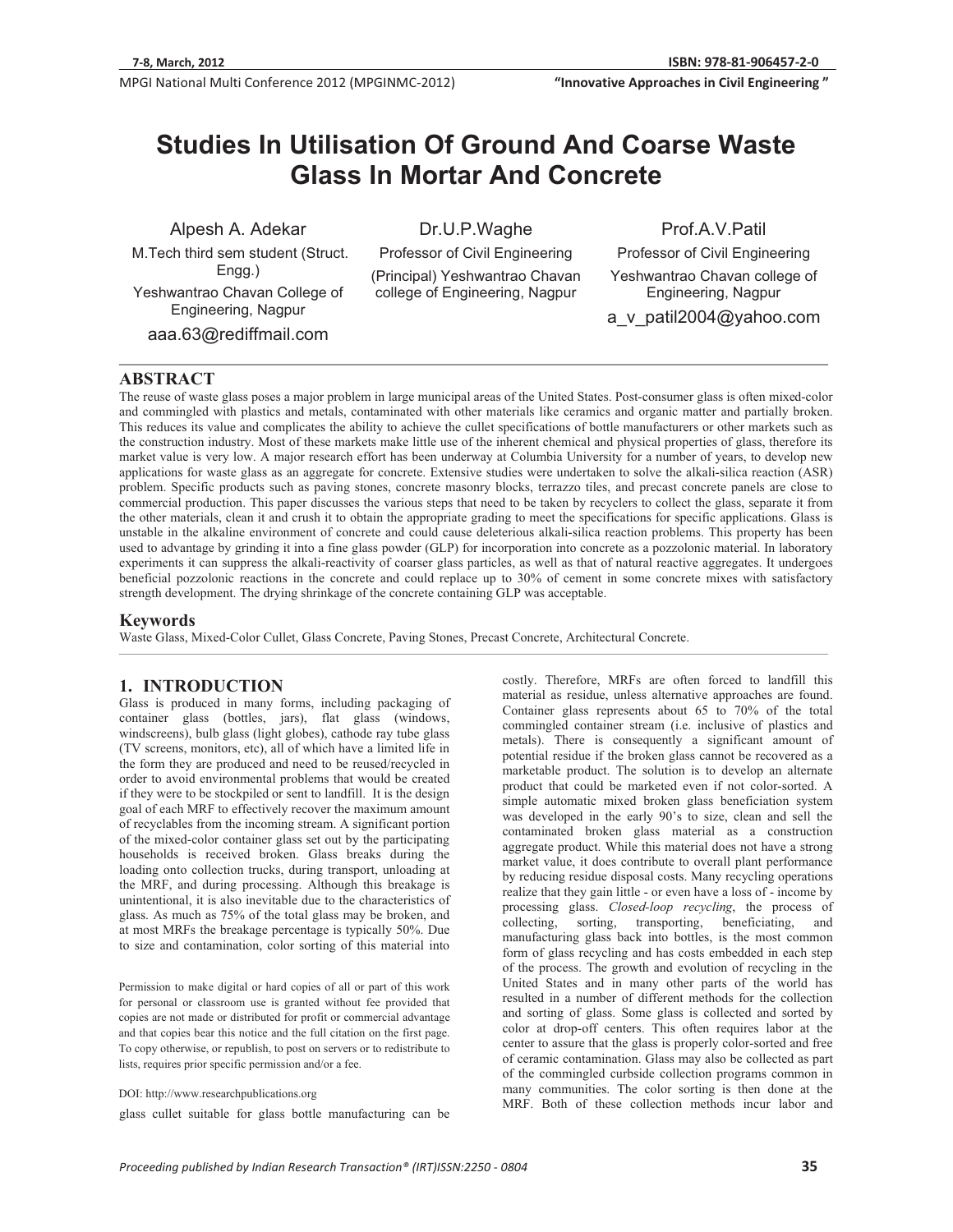transportation costs for color sorting and recycling of bottle glass. Because the glass is of mixed color, and much of it is broken, it cannot be easily recovered for closed-loop recycling. The disposal of the mixed broken glass (MBG) as a residue from the recycling process causes a significant cost to recyclers. If they are getting paid \$20.00 per ton to process the recyclables, but have to pay \$40.00 per ton to dispose of residual material in landfills, the losses they incur for disposing of the MBG will exceed the entire income they receive for taking in the glass. Also the labor cost for sorting the glass and transporting it to a glass recycler or beneficiator often equals or exceeds the price paid by the glass beneficiator. As the glass manufacturing industry consolidates and the number of glass beneficiators decreases, the cost of transportation increases, and the prices traditionally paid by the beneficiators decrease. Clearly, closed-loop glass recycling under such conditions is a break-even business at best and often results in financial losses for every bottle that is picked.

Processed glass – container and architectural glass of fraction size 5mmdust.

• Glass powder – a much finer material which is collected in the air filtration system whilst producing the processed glass. The glass powder is being used for partial binder replacement in proportions of 10%, 20% and 30% binder replacement whereas the processed glass is being used for 100% replacement of fine aggregate. The coarse aggregate component of the concrete is standardised at 10mm crushed limestone. Each of the materials has been analysed to establish chemical composition and size. The particle size of the processed glass was established by sieve analysis and a comparison made between it and the natural sand being used in comparative mixes.

## **2. COARSE AND FINE AGGREGATE IN CONCRETE**

The influence of physical properties of glass aggregate such as grading on the properties of the concrete mix is well known. Glass, due to its silica-rich nature and amorphous structure is susceptible to chemical attack under the high alkali conditions provided by the hydrated cement phase in the concrete. This chemical attack on glass could produce extensive formation of AAR gel which is expansive and could cause premature cracking in the concrete, if appropriate precautions are not put in place in the formulation of the concrete mix. The nature of the glass reactivity has important implications in its utilization in concrete. For Instance, some natural aggregates cause excessive expansion in concrete when used as a small Proportion of total aggregate content, and some other ones when used at 100% of the total aggregate. The reactivity of aggregate is assessed by accelerated mortar bar testing (AMBT), conducted in 1M NaOH at 80oC, according to ASTM C1260 or an Australian method RTA T363. The AMBT results obtained at ARRB have shown that the larger the content of glass in mortar bars, the higher the expansion. The criteria for this test, according to the RTA Test Method T363, are that expansion values smaller than 0.10% at the age of 21 days are associated with non-reactive aggregate (smaller than 0.15% for sand), and expansions greater than 0.10% at 10 days associated with reactive aggregates. Expansions smaller than 0.10% at 10 days but exceeding 0.10% at 21 days indicates slowly reactive aggregate. Based on these criteria, use of up to 30% glass in the concrete may not cause deleterious effects, particularly if the alkali content of the concrete is low (below 3 kg Na2O equivalent per cubic meter). At higher alkali contents of concrete further expansion

## **81-906457-2-0 "InnovativeApproachesinCivilEngineering"**

may result. In addition to the glass content of mortar bars, the particle size also has an effect on the expansion. Glass particle sizes below 0.30 mm would not cause deleterious expansions, whereas fractions above 0.60 mm would cause significant deleterious expansions. Therefore, the magnitude of expansion would depend on the interaction of glass content, particle size and alkali content of the concrete. These results have shown that glass can react and produce AAR gel, and that once the particle size is sufficiently reduced, it can act as a pozzolonic material. It is well known that the reactivity of aggregate and its consequent expansion can be suppressed by incorporating appropriate amounts of supplementary cementitious materials such as silica fume and Fly ash. Fine glass powder can also act in a similar manner. It is evident from the strength results that these mixes easily meet and exceed the requirements of the 32 MPa concrete, while incorporating large quantities of waste glass. For nonstructural applications, where lower strength (e.g. 25 MPa) is required, the same mix without the water reducer or superplasticiser could be used to achieve the required strength.

## **3. RECYCLING OF GLASS**

Post-consumer glass containers have traditionally been disposed of either in domestic refuse, which ends up in landfill, collected in designated collection spots for reuse/recycling, or collected from kerbside and then transported to collection sites. The major aim of environmental authorities is to reduce, as far as possible, the disposal of post-consumer glass in landfill and diversion to economically viable glass product streams. Glass is a unique inert material that could be recycled many times without changing its chemical properties. In other words, bottles can be crushed into cullet, then melted and made into new bottles without significant changes to the glass properties. Most of the glass produced is in the form of containers, and the bulk of what is collected post consumer is again used for making containers. The efficiency of this process depends on the method of collecting and sorting glass of different colours. If different colour glass (clear, green, amber) could be separated, then they could be used for manufacturing similar colour glass containers. However, when the glass colours get mixed, they become unsuitable for use as containers, and are then used for other purposes, or sent to landfill. Rindl (1998) reported the many non-container uses of glass cullet, which included road construction aggregate, asphalt paving, concrete aggregate, building applications (glass tiles and bricks, wall panels, etc), fibre glass insulation, glass fibre, abrasive, art glass, agricultural fertiliser, landscaping, reflective beads, tableware, hydraulic cement, among other applications. The utilisation of glass in concrete is of particular interest for the work reported here. A major concern regarding the use of glass in concrete is the chemical reaction that takes place between the silica-rich glass particles and the alkali in the pore solution of concrete, i.e., alkali-silica reaction (ASR). This reaction can be very detrimental to the stability of concrete, unless appropriate precautions are taken to minimise its effects. Such preventative actions could be achieved by incorporating a suitable pozzolonic material such as fly ash, silica fume, or ground blast furnace slag in the concrete mix at appropriate proportions. The susceptibility of glass to alkali implies that coarse glass or glass fibres could undergo ASR in concrete, possibly with deleterious effects. However, it would be expected that fine ground glass (i.e. glass powder), would exhibit pozzolonic properties such as those of the materials named above, and would be an effective ASR-suppressant, preventing ASR damage to concrete in the presence of reactive aggregates. Rindl (1998) presented a summary of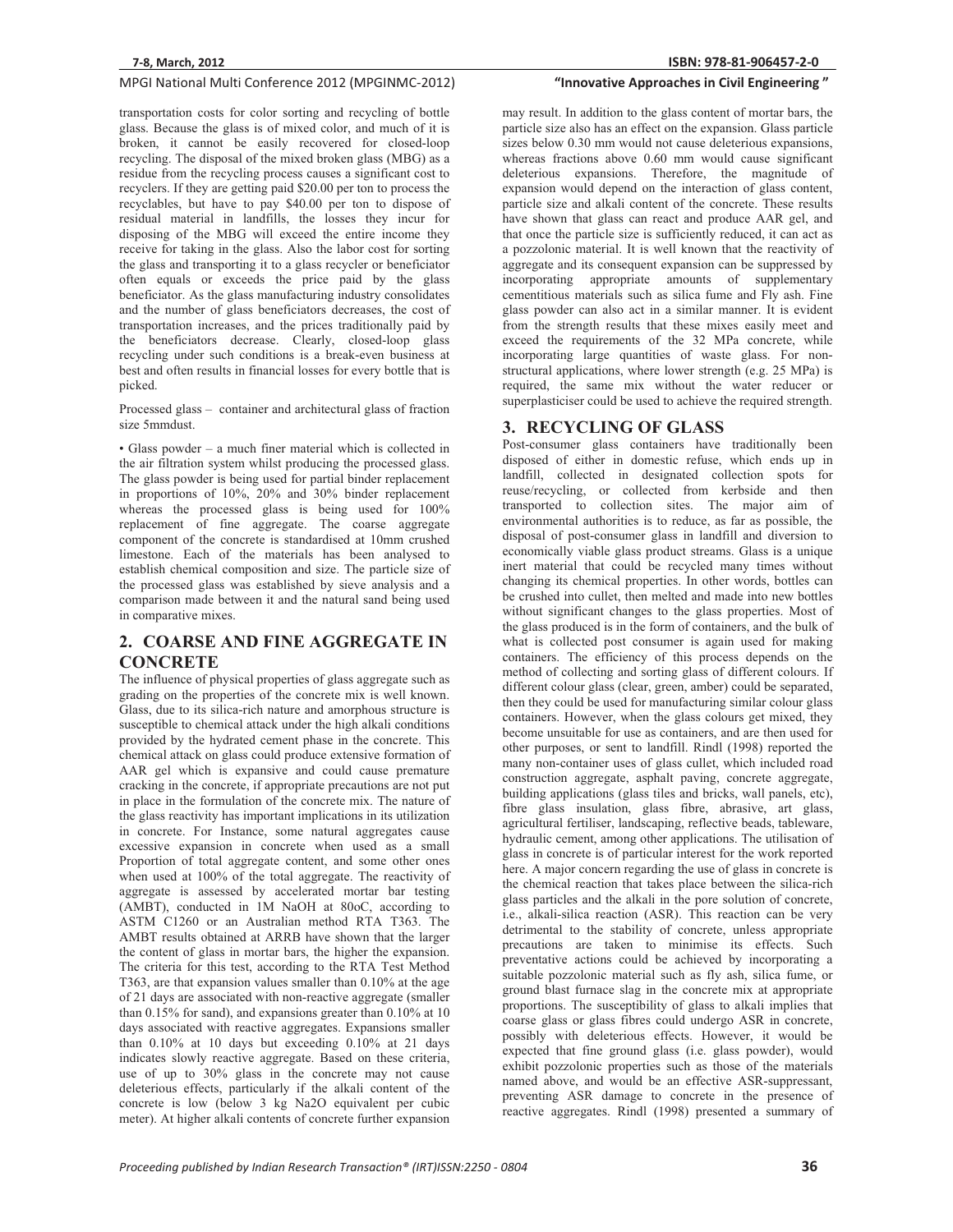work conducted by other researchers or organisations. For example, he quotes from Boral company, Lilesville, North Carolina that ground soda-lime glass of  $\leq 100$  mesh was effective against ASR, and from Clean Washington Centre that glass as fine aggregate (rather than powder) can weaken the concrete matrix due to ASR. He quoted work by Samtur (1974) on this issue, which indicated that fine glass powder  $\ll$ 200 mesh, or  $\leq$  75  $\Box$ m particle size), could act like a pozzolonic material to reduce the tendency of reactive aggregate to undergo ASR. Pattengil (1973) had apparently also found similar effects. The work of Phillips and Cahn (1973) has been quoted to have shown that up to 35% glass cullet could be used in concrete in combination with low alkali cement, without detrimental effects. Recently, New York State Energy Research and Development Authority (NYSERDA), sponsored research on the utilisation of recycled glass for concrete masonry blocks, and it was shown that waste glass can be used as both coarse aggregate and as additive, provided that certain conditions are met (NYSERDA, 1997). Another project dealt with the use of recycled glass and fly ash in precast concrete and encouraging results were obtained (NYSERDA, 1998). Bazant et al. (1998) found that glass particle size of around 1.5 mm caused excessive expansion,

### whereas particles < 0.25 mm caused no expansion in laboratory tests on concrete. Jin, Meyer and

Baxter (2000) found that glass particles of around 1.2 mm caused the largest mortar bar expansion in the particle size range of  $0.15 - 4.75$  mm. They found that the largest expansion resulted when glass particles formed 100% of the aggregate, and that green glass containing more than 1.0% chromium oxide had a beneficial suppressive effect on ASR. Carpeneter and Cramer (1999) also reported that powdered glass was effective in reducing ASR expansion in accelerated mortar bar tests, similar to the effects of fly ash, silica fume and slag. This is in agreement with the present authors' unpublished results Shayan and Xu, (1998), where it was



Fig. 1Effect of glass powder replacing cement Fig. 2 Effect of glass powder replacing<br>on strength of mortar made with 100% sand. on the strength of mortar made with 100

Longer-term strength development was studied in comparison with silica fume. This series consisted of control specimens in which the fine aggregate was a reactive greywacke and other specimens that contained either of 10% silica fume (SF), 20% GLP or 30% GLP, each replacing corresponding amounts of the cement. In one case 30% GLP replaced the aggregate. Figure3shows the strength development of each combination over 270 days.

## **81-906457-2-0 "InnovativeApproachesinCivilEngineering"**

shown that glass powder could suppress the ASR expansion caused by natural reactive aggregates and coarse glass particles. From the above it appears that glass could be used in concrete in three forms; as coarse and fine aggregate, and in powder form. The coarse and fine glass aggregates could cause ASR in concrete, but the glass powder could suppress their ASR tendency, an effect similar to supplementary cementitious materials (SCMs). On a market price basis, it would be much more profitable to use the glass in powder form as a cement replacement material (i.e., as an SCM), than as aggregate. This would be a value-added material, produced from contaminated, mixed-colour glass chips which are not useable for packaging purposes. Although such material could also be used as abrasive grit, although the volume used for this application is not very high compared to that of SCMs. In the following sections data are presented in relation to the utilisation of glass in concrete

in the three forms mentioned above.

## **4. EFFECTS OF GLASS POWDER (GLP) ON MORTAR STRENGTH**

The particle size distribution of the glass powder (GLP) used is as follows:

Particle size : <5  $\Box$ m 5-10  $\Box$ m 10-15  $\Box$ m >15  $\Box$ m % : 39.0 49.0 4.4 7.6

The specific surface area of the GLP was 800 m2/kg, which is around double that of most Australian GP cements  $($   $\sim$  400 m2/kg). The effects of cement or sand replacement by GLP on the strength of mortar cubes (aggregate to cement ratio of 2.25 and water/cement ratio of 0.47) are shown in Figures 1 and 2. In the case of cement replacement, the reduction in the 28 days strength, may, to some extent, be a short-term effect because in such short periods the pozzolonic effects would not become evident. Fly ash also exhibits a similar effect when it replaces an equal mass of cement.



on the strength of mortar made with 100% sand.

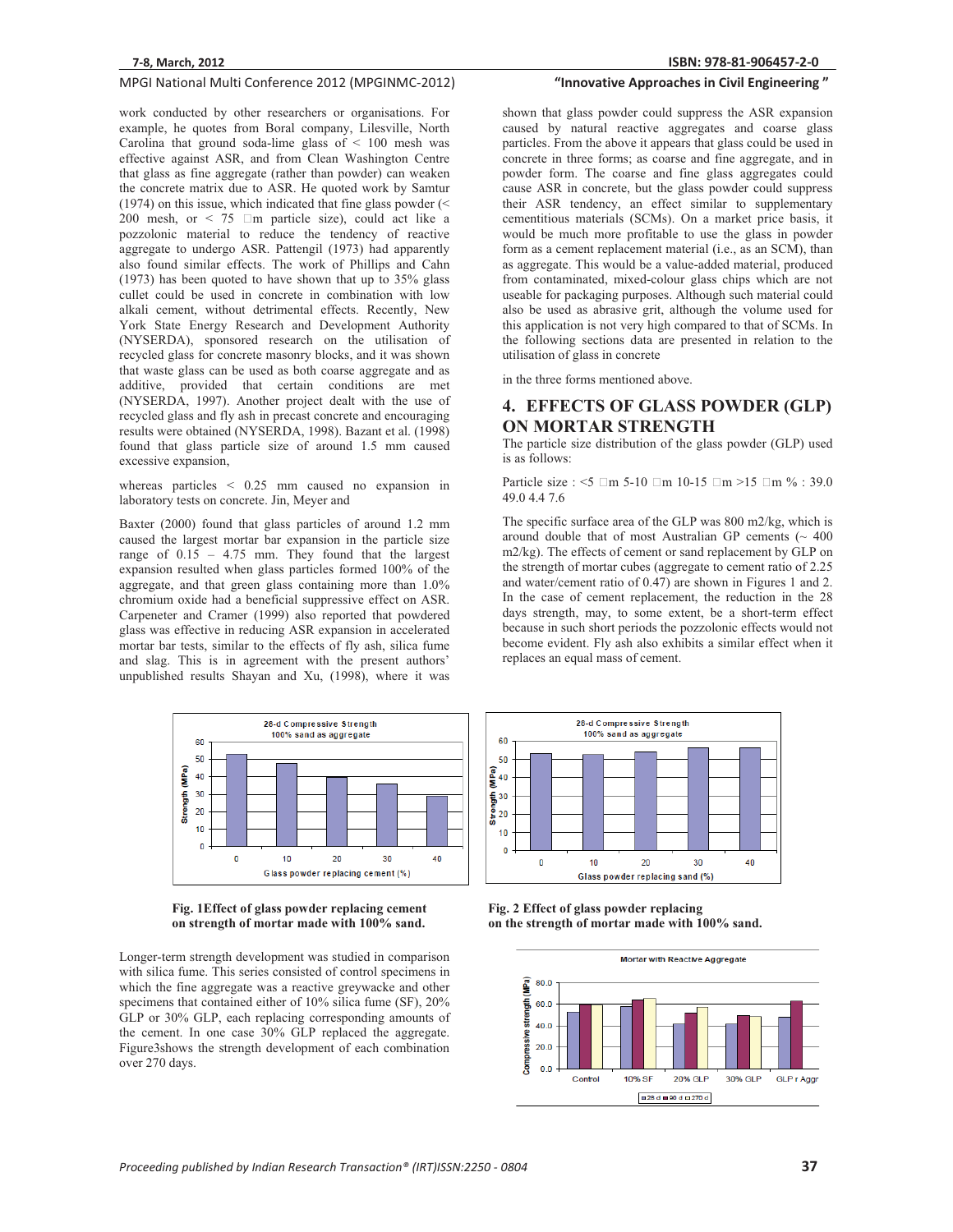## **Fig. 3 Strength development of mortar with reactive aggregate.**

These results indicate that 10% SF replacement produces higher strength than the GLP replacements, but they also show that mortar specimens containing GLP continue to develop further strength with time, indicating pozzolonic reactivity. It should be noted that when 30% sand was replaced by GLP, the 90-day strength was the same as that of the SF-bearing specimens. To verify the positive effect on strength of aggregate replacement by glass powder two additional tests were conducted on mortar cubes, cured for up to 270 days. In one set of specimens 20% cement was replaced by glass powder and in the other set, in addition, 10% of aggregate was also replaced by glass powder. Figure 4 confirms that this replacement is beneficial, probably due to improvement in the particle packing, as well as the pozzolonic reaction. It should be noted that the

strength achieved with 30% glass powder replacing 20% cement and 10% aggregate exceeds that of the silica fumecontaining mix. The apparently larger effect of SF on strength gain compared to glass powder, is exaggerated in these tests,



aggregate with additional Glass Powder.

## **5. EFFECT OF GLASS POWDER ON MORTAR EXPANSION**

As shown in Figures 2 and 3 coarse sand size particles of glass can cause deleterious AAR expansion, particularly at high glass contents in the accelerated mortar bar test. Therefore, six sets of mortar bars were made to contain 80% glass particles in the aggregate phase as the reactive

## **81-906457-2-0 "InnovativeApproachesinCivilEngineering"**

because those with SF have 90% cement, whereas those with glass powder have 80 and 70% cement. For a comparison based on similar cement contents, mortar strength tests were conducted on two further sets of specimens that contained crushed, graded glass as the fine aggregate (80% glass  $+ 20\%$ ) natural sand), and in which 30% of the cement was replaced by other materials. In one set 30% of cement was replaced by glass powder, and in the other set by a mixture of 10% silica fume plus 20% pulverised basalt powder (non-pozzolonic). This made the cement content of the two sets the same. Figure 5 shows the strength results for the two sets to be very similar. It should be noted that the strength results presented in Figures 3 and 5 are not comparable due to completely different aggregates in the mortar mixes. Therefore, it is confirmed that the reduced strength observed in Figure 3 for the mix containing glass powder, is due to the lower cement content rather than the nature of the glass powder. In the case where glass powder replaces aggregate, without reduction in the cement content, the resulting strength is greater than those of specimens containing SF. The above indicates the favourable effects of glass powder on strength development of mortar specimens containing it.



# **Fig. 4 Strength development of reactive** Fig. 5 Comparison between SF and mortar with <br>
aggregate with additional Glass Powder. GLP with 30% reduction in cement content.

component. The control set contained the aggregate and plain cement, and in the other five sets the cement was replaced by 5% SF, 10% SF, 10%, 20% and 30% GLP. Figures 10 and 11 show the expansion results for these combinations and indicate that both SF and GLP are effective in suppressing AAR expansion when used in sufficient amounts (10% SF and  $>20\%$  GLP).

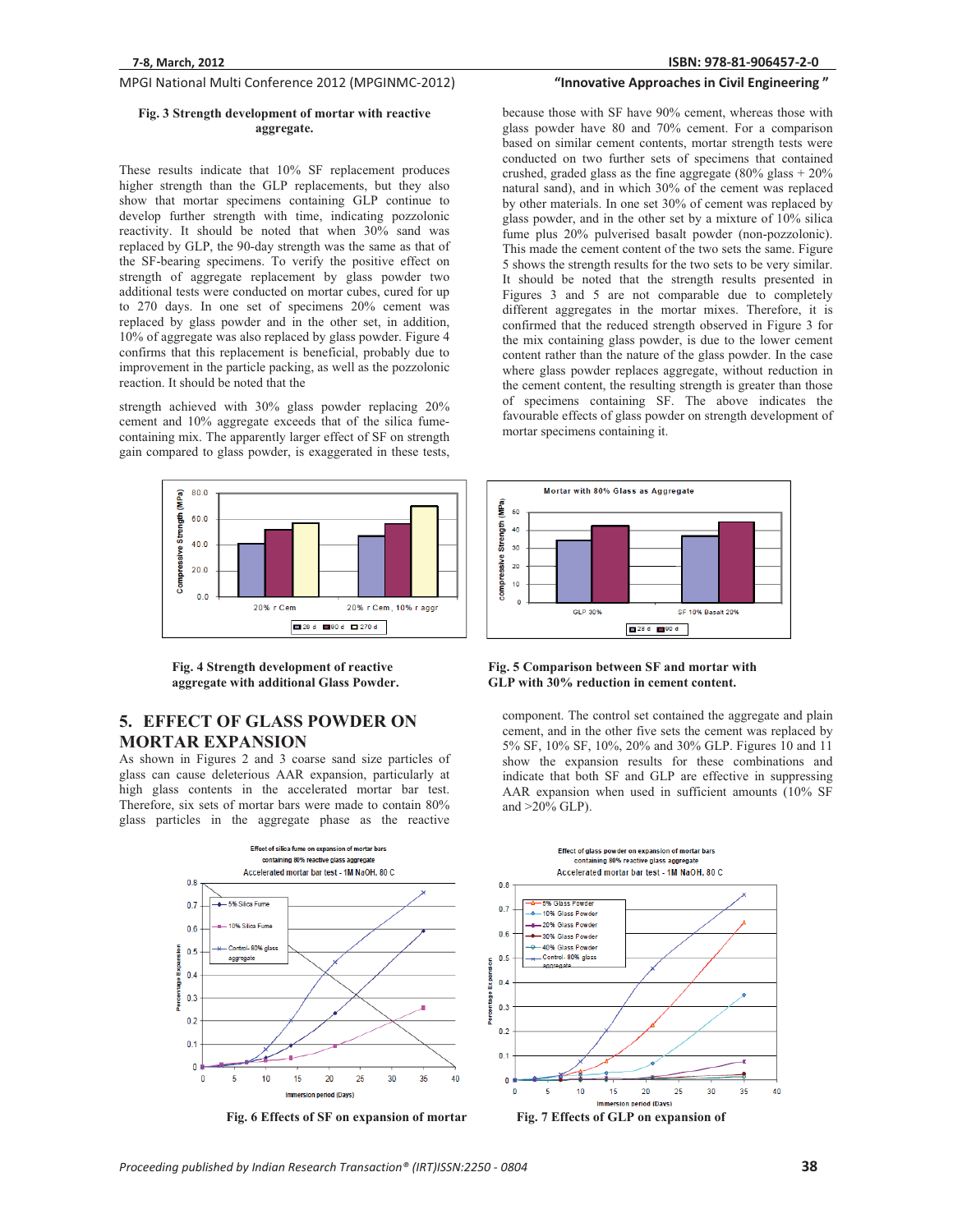These results indicate the efficiency of 20% and 30% GLP in suppressing AAR expansion to be better than 10% SF. Due to the large soda content of the glass (around 13%), it is important to find out whether or not the GLP itself could cause long-term mortar bar expansion, or trigger the expansion of reactive aggregates if present in the specimen. Long-term mortar bar expansion testing, conducted at 38oC, 100% RH, were undertaken in combination with non-reactive and reactive aggregates, and with the same levels of cement replacement as mentioned above. Expansion values less than



Fig. 8 Expansion curves for mortar bars **Fig. 9 Expansion curves for mortar bars Fig. 9 Expansion curves for mortar bars** 

## **6. GLASS POWDER IN CONCRETE**

The efficiency of glass powder was also assessed in concrete expansion tests. A very reactive aggregate was employed in the concrete prism test conducted according to the RTA T364 test method (similar to ASTM C1293). Deleterious expansions are considered to be above 0.03% or 0.04% in one



**Fig. 10 Expansion curves for concrete**<br> **Fig. 11 Concrete expansion curves for the**<br> **Fig. 11 Concrete expansion curves for the**<br> **Combination of various amounts of GLP a aggregate in combination with the materials indicated** 

## **7. EFFECTS OF GLASS POWDER ON CONCRETE SHRINKAGE AND STRENGTH**

Concrete specimens corresponding to those represented in Figure11 but of lower alkali content were employed for determining the drying shrinkage of concrete containing various amounts of GLP and SF. Long-term data presented in Figure 12 show that the drying shrinkage of the various mixtures are not excessive and they easily meet the

## **bars containing reactive aggregate. mortar bars containing reactive aggregate.**

0.1% at 1 year indicate innocuous combinations. Figure 8 shows that the GLP itself does not cause any expansion when the aggregate is nonreactive. Moreover, Figure 9 shows that when the aggregate is reactive, the presence of even 30% GLP does not trigger the reactivity of the very susceptible aggregate used. Even when the cement is not replaced, and GLP has replaced the aggregate, still the 30% GLP does not cause deleterious mortar bar expansion. The data indicate that GLP could be used without fear of harmful effects.

**"InnovativeApproachesinCivilEngineering"**



## **containing non-reactive aggregate containing reactive aggregate and 30% GLP.**

year. Figure 14 shows that even 40% GLP, which has the potential to release more alkali than 30% GLP, has effectively suppressed the enormous expansion of the very reactive aggregate in the concrete (80% reduction). For less reactive aggregates, the expansion would have been completely suppressed. This confirms the beneficial effects of GLP in improving the durability properties of concrete.



 **combination of various amounts of GLP and silica fume in the presence of 5.8 kg Na2O equivalent./m3.** 

requirements of AS 3600, being values less than 0.075% at 56 days.

The strength properties of the concrete mixes represented in Figure 16 are given in Figure 12. It is seen that although the mixes containing GLP have lower initial strength values, due to significantly lower cement content, they keep developing strength with time under moist-curing conditions, and approach the strength of the control mixes. Particularly when GLP replaces sand, the strength is significantly greater than that of the control mixture. The continued strength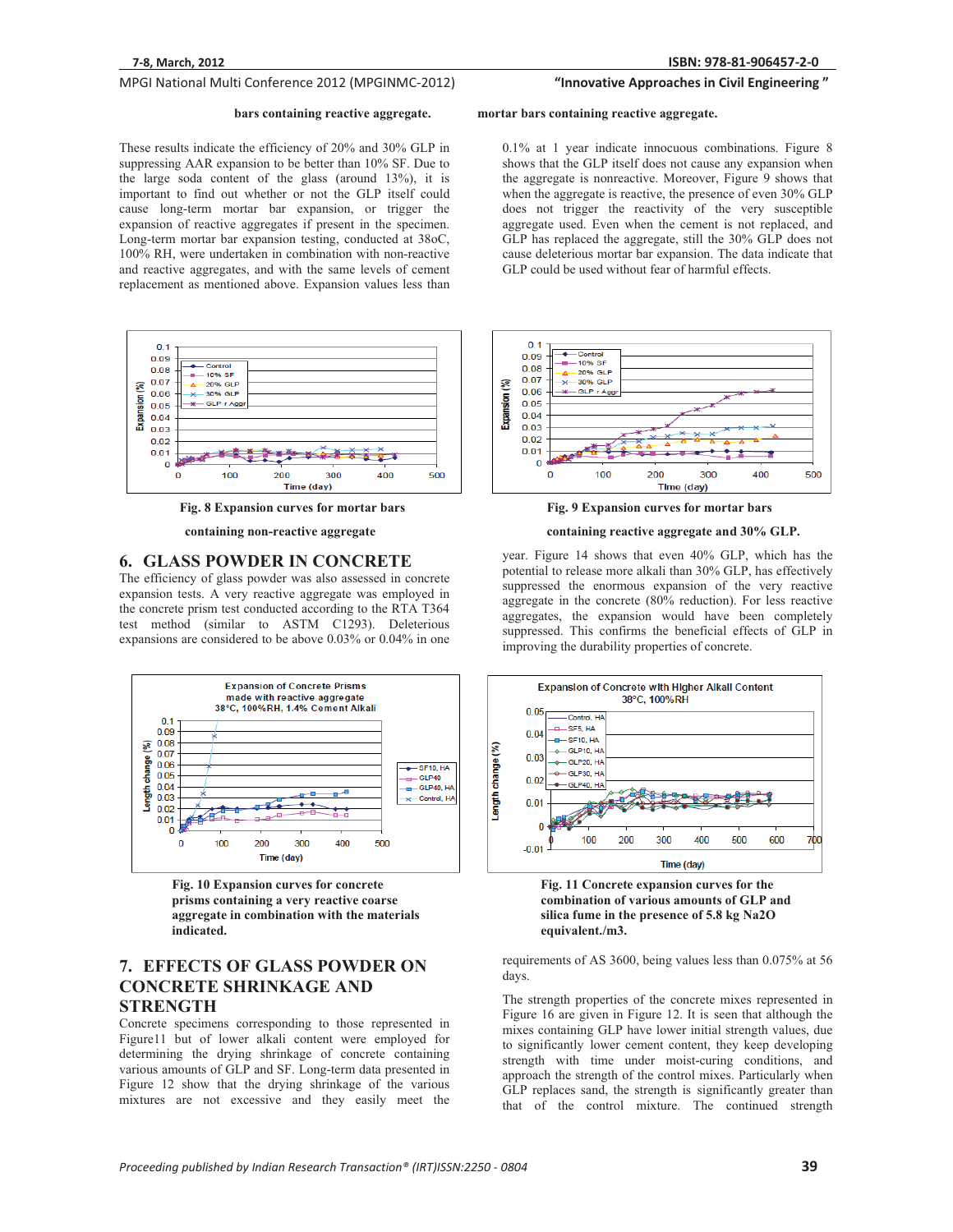development clearly indicates the beneficial pozzolonic reaction of the GLP in concrete.



contents (no additional alkali).

## **8. MICROSTRUCTURE OF MORTAR PHASE CONTAINING GLP**

The mortar specimens containing GLP, which had 270 days of moist curing were examined by scanning electron microscopy (SEM). These mortar specimens would also represent similar

**We are the Civil Engineering**<br> **812-11 Civil Engineering "InnovativeApproachesinCivilEngineering"**





concrete of the same history. Figure 18 shows the dense microstructure that has developed in mortar incorporating 30% GLP, and illustrates the consumption of fine glass particles by their pozzolonic reaction with cement. In both cases fracture surfaces of the mortar specimens were indicative of a compact micro structure.



**Fig. 14 SEM views of the fracture surface of mortar specimen containing 30% glass powder showing its dense microstructure, and pozzolonic reaction with cement.** 

## **9. CONCLUSIONS**

The data presented in this paper show that there is great potential for the utilisation of waste glass I concrete in several forms, including fine aggregate, coarse aggregate and glass powder. It is considered that the latter form would provide much greater opportunities for value adding and cost recovery, as it could be used as a replacement for expensive materials such as silica fume, fly ash and cement. The use of glass powder in concrete would prevent expansive ASR in the presence of susceptible aggregate. Strength gain of GLPbearing mortar and concrete is satisfactory. Microstructural examination has also shown that GLP would produce a dense matrix and improve the durability properties of concrete incorporating it. It has been concluded that 30% GLP could be incorporated as cement or aggregate replacement in concrete without any long-term detrimental effects. Up to 50% of both fine and coarse aggregate could also be replaced in concrete of 32 MPa strength grade with acceptable strength development properties.The test results show that the replacement of FG by FA at level of 20% by weight has a significant effect on the compressive strength, flexural strength, splitting tensile strength and abrasion resistance of the paving blocks as compared with the control sample because of puzzolanic nature of FG. The compressive strength, flexural strength, splitting tensile strength and abrasion resistance of the paving block samples in the FG

replacement level of 20% are 69%, 90%, 47% and 15 % higher as compared with the control sample respectively. It is reported in the earlier works the replacement of FG by FA at level of 20% by weight suppress the alkali-silica reaction (ASR) in the concrete. The test results show that the FG at level of 20% has a potential to be used in the production of paving blocks. The beneficial effect on these properties of CG replacement with FA is little as compared with FG.

Word abbreviation-(ASR- Alkali Silica Reaction, GLP- Glass powder, MRF-Material Recovery Facility, MBG-Mixed Broken Glass, AMBT-Accelerated Mortar Bar Testing, AAR-Alkali Aggregate Reaction, SF-Silica Fume, SEM-Scanning Electron- Microscopy)

## **10. ACKNOWLEDGEMENT**

The author wishes to express her sincere thanks to the Guide and Head of the civil engineering department, Prof A.V.Patil sir, for his kind support & valuable guidance.

### **11. REFERENCES**

- [1] Research into Concrete Blocks with Waste Glass by P. Turgut, E. S. Yahlizade
- [2] Development of Concrete Containing Waste Glass G. D. Perkins, University of Glamorgan, Pontypridd, CF37 1DL